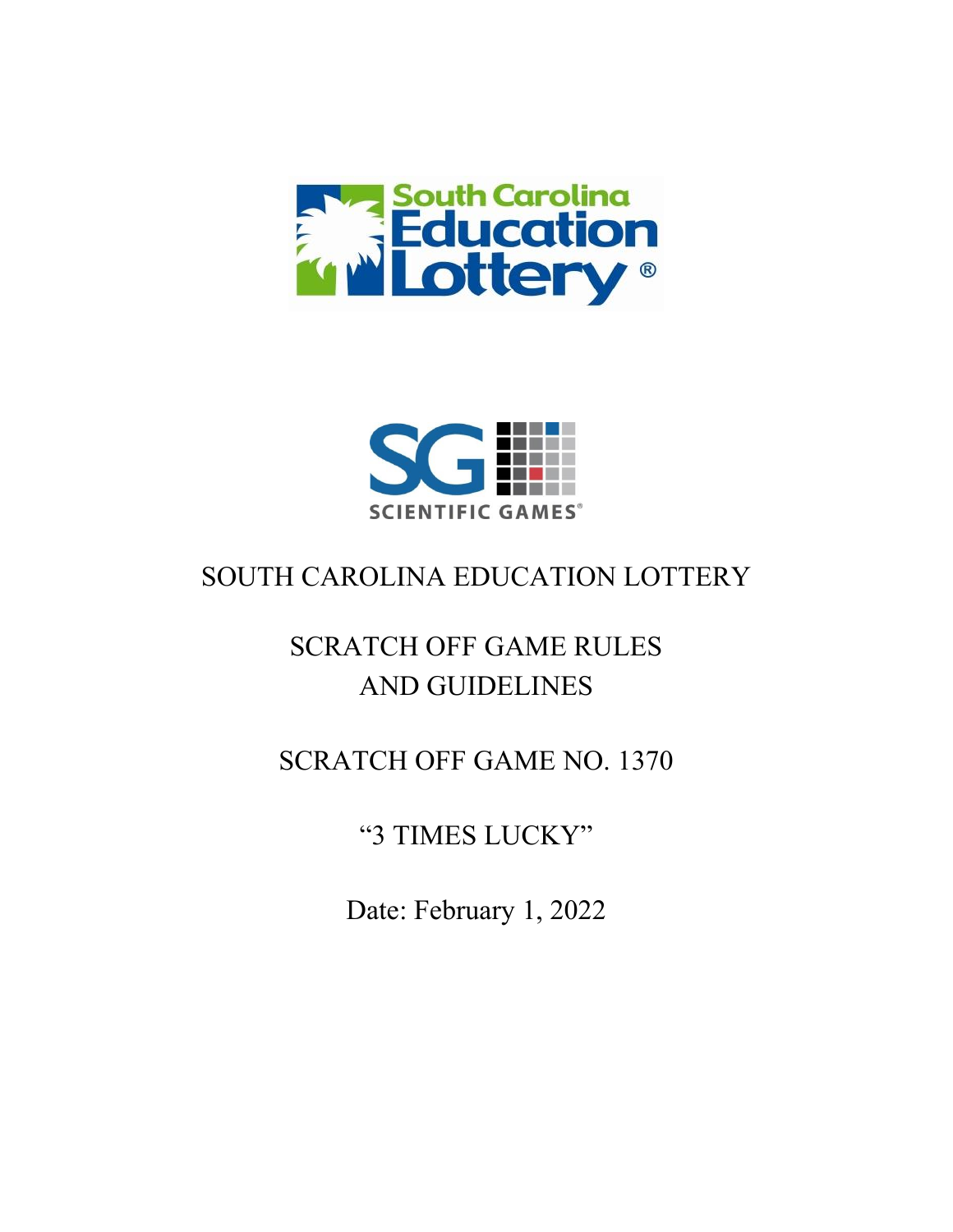## SOUTH CAROLINA SCRATCH OFF GAME NO. 1370 "3 TIMES LUCKY" **GAME RULES AND GUIDELINES**

### **TABLE OF CONTENTS**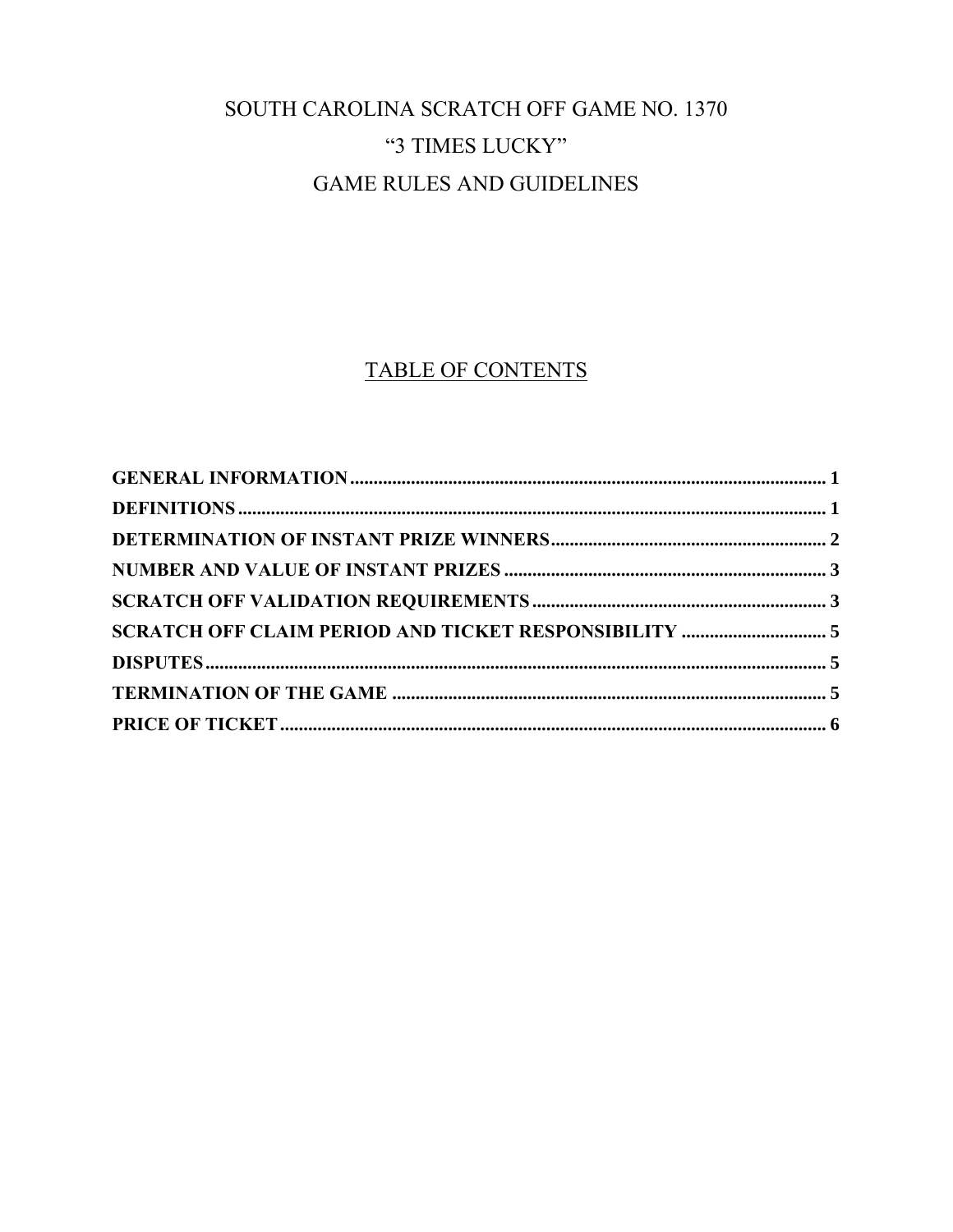#### <span id="page-2-0"></span>**Section 1 – GENERAL INFORMATION**

- 1.1 Game #1370 Rules are comprised of: (1) Act 59 of 2001, as amended; (2) the regulations of the South Carolina Education Lottery (SCEL); (3) any matter adopted by the SCEL Board of Commissioners; (4) the "Working Papers" for this game number which establish the game specifications and parameters; (5) the material presented in this document; and (6) any practices and procedures utilized by SCEL whether written or unwritten. The items cited above are incorporated by reference and are binding as if printed herein. Each numbered item cited shall have equal weight unless there is an inconsistency between or among the documents, in which case the document listed first shall control.
- 1.2 This game will be made available for sale at the discretion of SCEL and shall continue to be available for sale until SCEL establishes a date on which sales must end ("Last Day to Sell"). These rules are effective on the date the initial ticket allocation is sent to SCEL retail outlets. The "Last Day to Claim" a prize in this game will be at least ninety (90) days after the "Last Day to Sell". To determine if the "Last Day to Sell" and the "Last Day to Claim" have been established for this game, please go to [www.sceducationlottery.com](http://www.sceducationlottery.com/) and click on the "Scratch Off Games" link. From this page, click on the Scratch Off Game ticket (the game number, referenced in Paragraph 1.1, is displayed under the ticket). This information is also available in retail outlets at the SCEL green play station or you may ask the SCEL retailer for assistance. The "Scratch Off Games" webpage also has a link to "Scratch Off Game Closing Procedures".
- 1.3 By purchasing a ticket, the player is bound by these Rules.

#### <span id="page-2-1"></span>**Section 2 - DEFINITIONS**

- 2.1 "Low Tier Prize" is a prize of \$15.00 and less. All other prizes are high tier prizes.
- 2.2 "Ticket" is a South Carolina Scratch Off Game Number 1370 Ticket.
- 2.3 "Ticket Validation Code" is the unique eleven (11) digit number printed in the play area on the front of the Ticket underneath the game latex and overprint.
- 2.4 "Pack" is a pack of fanfolded Scratch Off Game Tickets that are attached to each other by perforations, which the Retailer tears when the Retailer sells a Ticket.
- 2.5 "Pack-Ticket Number" is the fourteen (14) digit number of the form 1370-000001-0-000 (149), ink jet imaged on the back of the ticket in black ink
- 2.6 "Play Symbols" are the symbols that appear under the nine (9) play spots on the front of the ticket. Each Play Symbol is printed in black ink in Symbol Font in positive. Paragraph 2.7 illustrates the possible Play Symbols used.
- 2.7 Play Symbols: There are nine (9) play spots. The Play Symbols will be as shown below: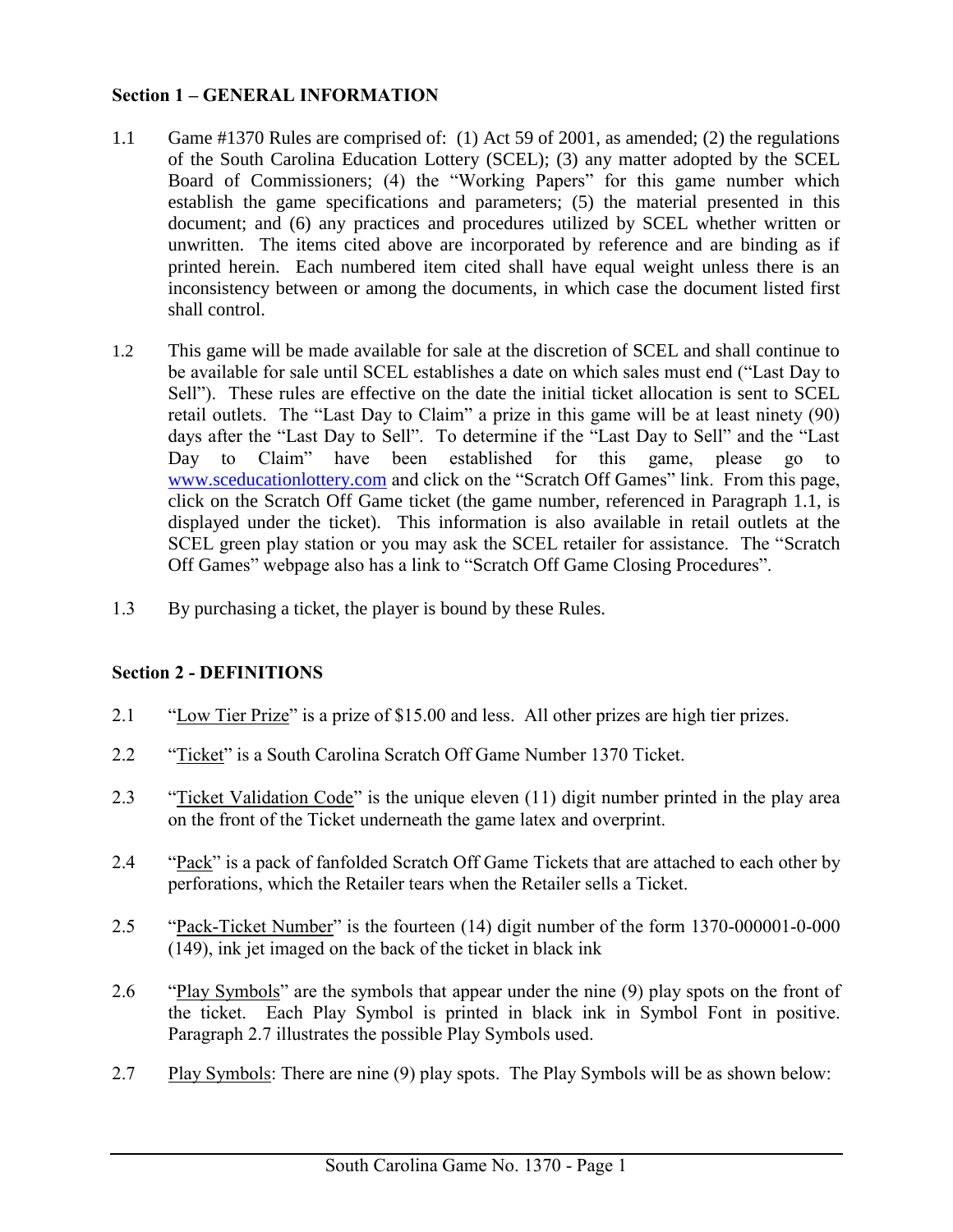

2.8 Prize Symbols: There is one (1) prize spot. The Prize Symbols will be as shown below:

| \$1.00  | \$3.00         | \$5,00  | \$10.00         | \$15.00 |
|---------|----------------|---------|-----------------|---------|
| ONE DOL | THR DOL        | FIV DOL | TEN DOL         | FTN DOL |
| \$30.00 | \$100          | \$300   | \$3,000 \$9,000 |         |
| TRY DOL | <b>ONE HUN</b> | THR HUN | THR THO         | NIN THO |

2.09 Legend:

#### <span id="page-3-0"></span>PRIZE

2.10 A Non-Winning Ticket is defined as a South Carolina Scratch Off Game 1370 Ticket which is not intended to be a winning Ticket.

#### **Section 3 - DETERMINATION OF INSTANT PRIZE WINNERS**

3.1 The following subparagraphs specify how a winner of an instant cash prize is determined in Scratch Off Game 1370.

Get three "3's" in any one row, column or diagonal like tic-tac-toe; win PRIZE shown in PRIZE box. Get two "3's" and a "\$\$" in any row, column or diagonal and win TRIPLE the PRIZE shown!

| \$1     | (one dollar)            |
|---------|-------------------------|
| \$3     | (three dollars)         |
| \$5     | (five dollars)          |
| \$10    | (ten dollars)           |
| \$15    | (fifteen dollars)       |
| \$30    | (thirty dollars)        |
| \$100   | (one hundred dollars)   |
| \$300   | (three hundred dollars) |
| \$9,000 | (nine thousand dollars) |

3.2 No portion of the Point of Sale material(s) display printing nor any extraneous matter whatever shall be usable or playable as a part of the Scratch Off Game.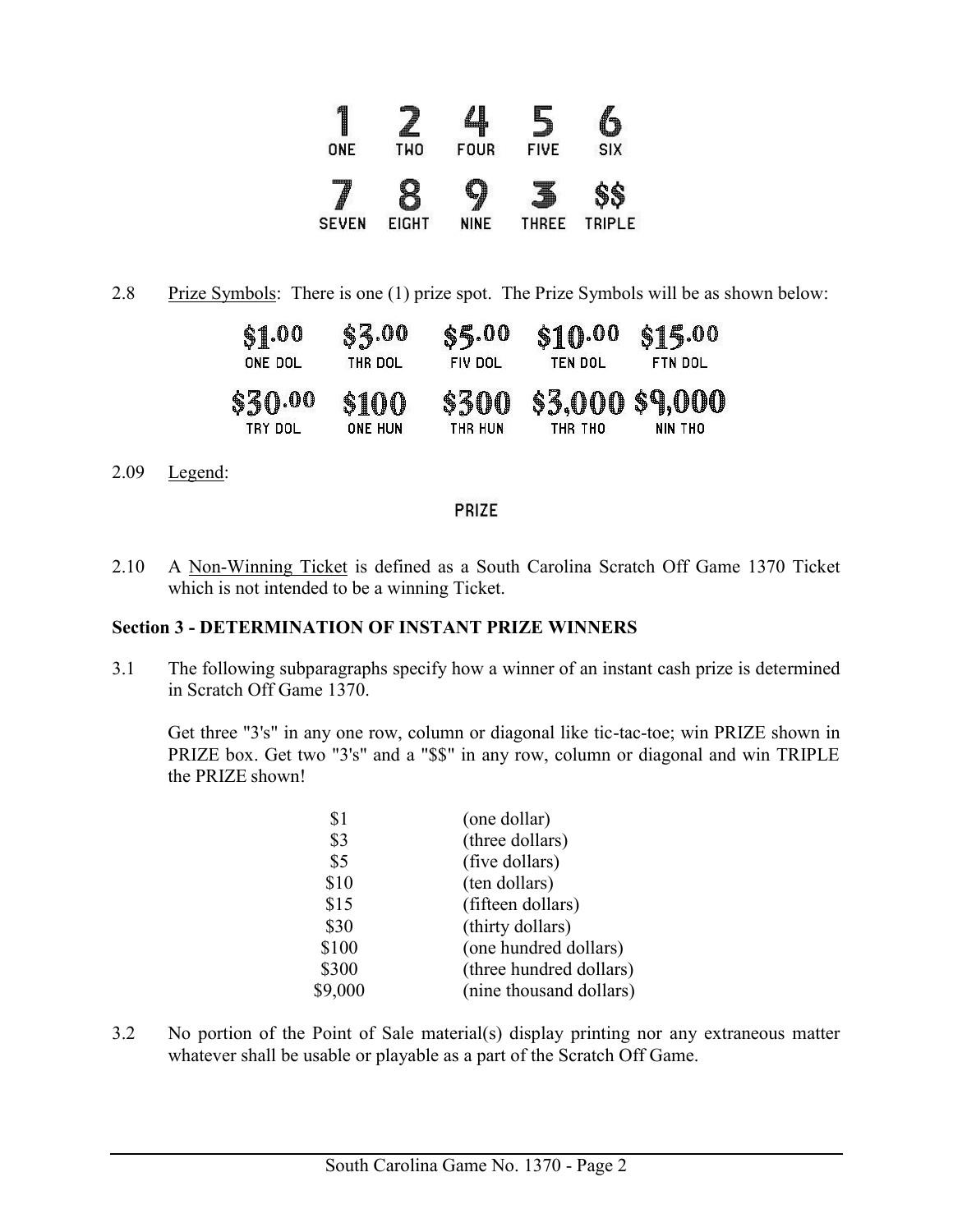- 3.3 In all events, the determination of prize winners shall be subject to the general Ticket Validation Requirements set forth in Section Five (5) of these Rules and the requirements set out on the back of each Scratch Off Game ticket.
- 3.4 The Ticket Validation Code (including any portion thereof) is not a Play/Prize Symbol and is not usable as such.

#### **Section 4 – NUMBER AND VALUE OF INSTANT PRIZES**

4.0 Six million (6,000,000) tickets were ordered for this game. Based upon this order, the value, and number of prizes programmed in this game are as follows:

<span id="page-4-0"></span>

| <b>INSTANT</b> | <b>APPROXIMATE NUMBER</b> | <b>CHANCES OF</b> |  |
|----------------|---------------------------|-------------------|--|
| <b>PRIZE</b>   | <b>IN THE GAME</b>        | <b>WINNING</b>    |  |
| \$1            | 700,000                   | 1:8.57            |  |
| \$3            | 300,000                   | 1:20.00           |  |
| \$5            | 128,000                   | 1:46.88           |  |
| \$10           | 48,000                    | 1:125.00          |  |
| \$15           | 32,000                    | 1:187.50          |  |
| \$30           | 11,225                    | 1:534.52          |  |
| \$100          | 125                       | 1:48,000.00       |  |
| \$300          | 50                        | 1:120,000.00      |  |
| \$9,000        | 14                        | 1:428,571.43      |  |

OVERALL ODDS OF WINNING ARE 1 in 4.92

THE ODDS AND TOTAL NUMBER OF PRIZES ARE BASED ON THE TICKETS ORDERED (6,000,000) AND NOT THE QUANTITY OF TICKETS ACTUALLY DELIVERED TO SCEL, WHICH MAY VARY AS ALLOWED IN THE WORKING PAPERS FOR THIS GAME.

THE OVERALL ODDS OF WINNING ARE 1 in 4.92. This DOES NOT mean that there is a winning ticket in every four (4) tickets. The prizes listed above are distributed randomly throughout all of the tickets in this game by programming parameters established by SCEL in the Working Papers. If you have any questions about the odds or prizes contact SCEL at [www.sceducationlottery.com](http://www.sceducationlottery.com/) by clicking "Contact Us" on the homepage.

#### <span id="page-4-1"></span>**Section 5 - SCRATCH OFF VALIDATION REQUIREMENTS**

In addition to all of the other requirements in these Rules and as printed on the back of each Scratch Off Game Ticket, the following Validation Requirements will apply with regard to the Scratch Off Game Tickets in South Carolina Scratch Off Game Number 1370.

- 5.1 To be a valid Scratch Off Game Ticket, all of the following requirements must be met:
	- A. Exactly one (1) Play Symbol and Caption must appear under each of the nine (9) rub-off spots and exactly one (1) Prize Symbol and Caption must appear under the one (1) rub-off spot on the front of the Ticket.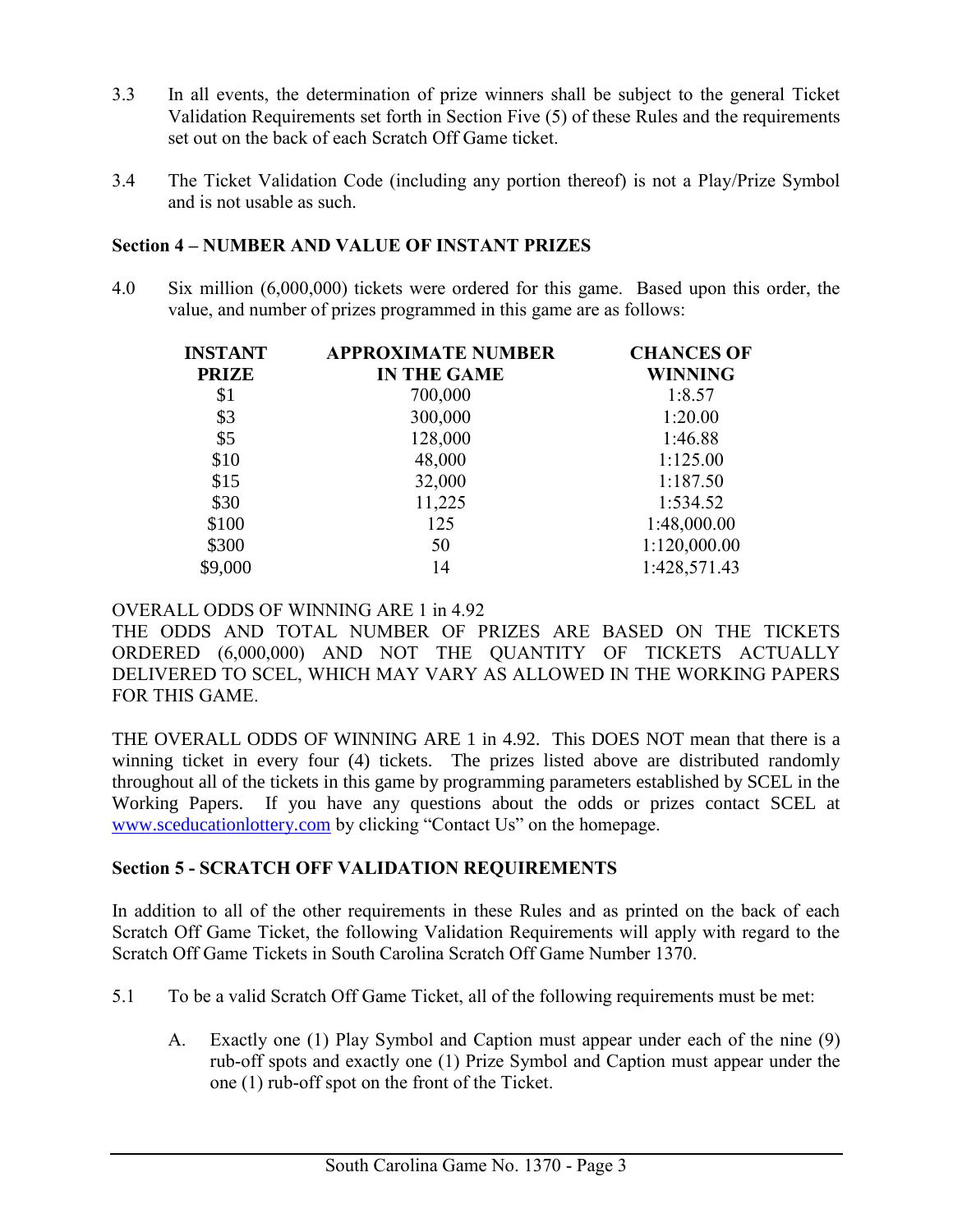- B. Each of the nine (9) Play Symbols and Captions and one (1) Prize Symbol and Caption must be present in its entirety and be fully legible.
- C The Ticket shall be intact. The SCEL Director of Security, or a designee, shall determine whether a Ticket is intact and the SCEL Executive Director, in his sole discretion, may affirm or reverse the initial determination.
- D. The Pack-Ticket Number and Ticket Validation Number must be present in their entirety and be fully legible. The Ticket Validation Number shall correspond, using SCEL's codes, to the Play and Prize Symbols on the Ticket.
- E. The Ticket must not be mutilated, altered, unreadable, reconstituted, or tampered with in any manner that prevents reliable validation.
- F. The Ticket must not be counterfeit in whole or in part.
- G. The Ticket Validation Number and the Pack-Ticket Number shall be printed in gray-black ink.
- H. The Ticket must have been issued by SCEL in an authorized manner. The Ticket must have been purchased from SCEL or a licensed Retailer and, subject to the provisions of Section 6, presented by the proper holder for validation.
- I. The Ticket must not be stolen nor appear on any list of omitted Tickets on file with SCEL.
- J. The Play & Prize Symbols and Captions and Ticket Validation Number must be right side up and not reversed in any manner.
- K. The Ticket must be complete, and not miscut, and have exactly one (1) Play Symbol and Caption under the nine (9) Play Symbols on the front of the ticket, exactly one (1) Prize Symbol and Caption under the one (1) Prize Symbol on the front of the ticket and one (1) Validation Number on the ticket.
- L. The Validation Number of an apparent winning Ticket must appear on SCEL's official list of Validation Numbers of winning Tickets and must not have been previously paid as determined by SCEL's computer gaming system.
- M. The Ticket must not be blank or partially blank, misregistered, defective or printed or produced in error.
- N. Each of the nine (9) Play Symbols and Captions and one (1) Prize Symbol and Caption must be exactly one of those described in paragraphs 2.6, 2.7, and 2.8
- O. Each of the nine (9) Play Symbols and Captions and one (1) Prize Symbol and Caption must be printed in the Symbol Font and must correspond precisely to the artwork on file at SCEL. The Ticket Validation Numbers must be printed in the Validation Font and must correspond precisely to the artwork on file at SCEL.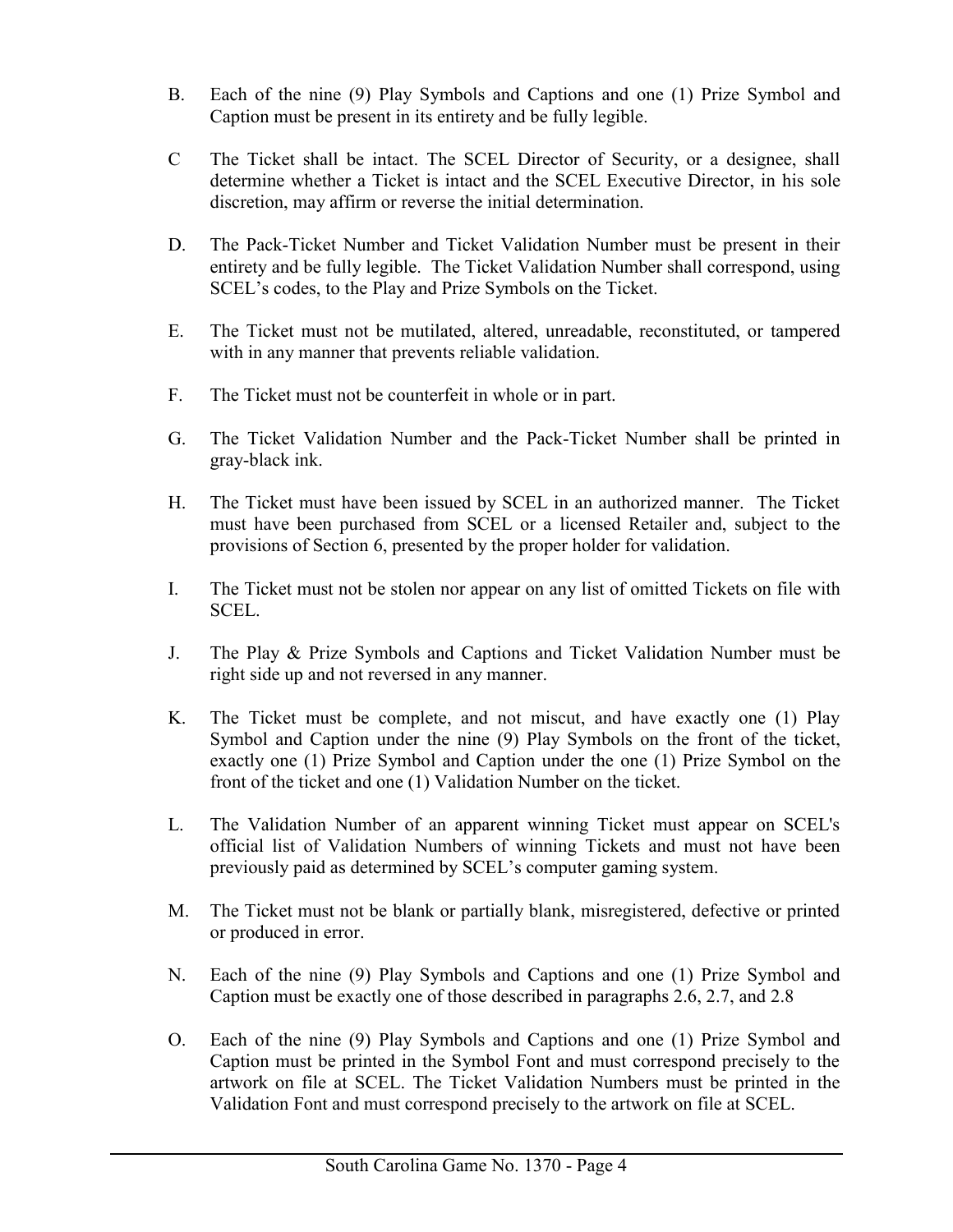- P. The display printing must be regular in every respect and correspond precisely with the artwork on file at SCEL.
- <span id="page-6-0"></span>Q. The Ticket must pass all additional validation tests of SCEL.
- 5.2 A Ticket that fails any of SCEL's validation tests is invalid and ineligible for any prize. SCEL may replace an invalid Ticket with an unplayed Ticket from the same game or any other game. If a defective Ticket is purchased, the only responsibility or liability of SCEL shall be the replacement of the defective Ticket with an unplayed Ticket from the same game or any other game or a refund of the sale price of the Ticket.

#### **Section 6 - SCRATCH OFF CLAIM PERIOD AND TICKET RESPONSIBILITY**

- 6.1 All prizes must be claimed within the time specified on the "Scratch Off Games" page found at [www.sceducationlottery.com](http://www.sceducationlottery.com/) (See Paragraph 1.2.).
- 6.2 An Scratch Off Ticket is a bearer instrument until signed on the back by the owner.
- 6.3 SCEL is not responsible for lost or stolen Tickets.
- 6.4 SCEL is not responsible for Tickets lost in the mail, mailed to an incorrect address or mailed to an address other than the address specified by SCEL to receive prize claims. The risk of loss for a mailed ticket remains with the player.
- 6.5 SCEL is not responsible for Tickets claimed by a player in error for a lower prize at a Retailer.

#### <span id="page-6-1"></span>**Section 7 - DISPUTES**

- 7.1 In the event of a dispute between SCEL and the ticket holder as to whether the ticket is a winning ticket and the ticket prize is not paid, the Executive Director may, solely at his option, replace the disputed ticket with an unplayed ticket (or tickets of equivalent sales price from any current lottery game). This exchange of tickets is the sole and exclusive remedy available for ticket holder. For the "Ticket Holder Complaint Procedure" visit [www.sceducationlottery.com](http://www.sceducationlottery.com/) and click on "Ticket Holder Dispute Form" at the bottom of the homepage.
- 7.2 A ticket purchaser who wishes to file a complaint, dispute any aspect of this game or action of SCEL regarding this game, the availability of a prize, or the claiming of a prize must do so as provided in the "Ticket Holder Complaint Procedure" before any action may be filed in state or federal court. Visit [www.sceducationlottery.com](http://www.sceducationlottery.com/) and click on "Ticket Holder Dispute Form" at the bottom of the homepage for a copy of those procedures. The complaint must be filed within six months of the Last Day to Claim a prize for this game (see Paragraph 1.2 for information on Last Day to Claim a prize). A complaint not filed within the six-month period is untimely and will be dismissed.